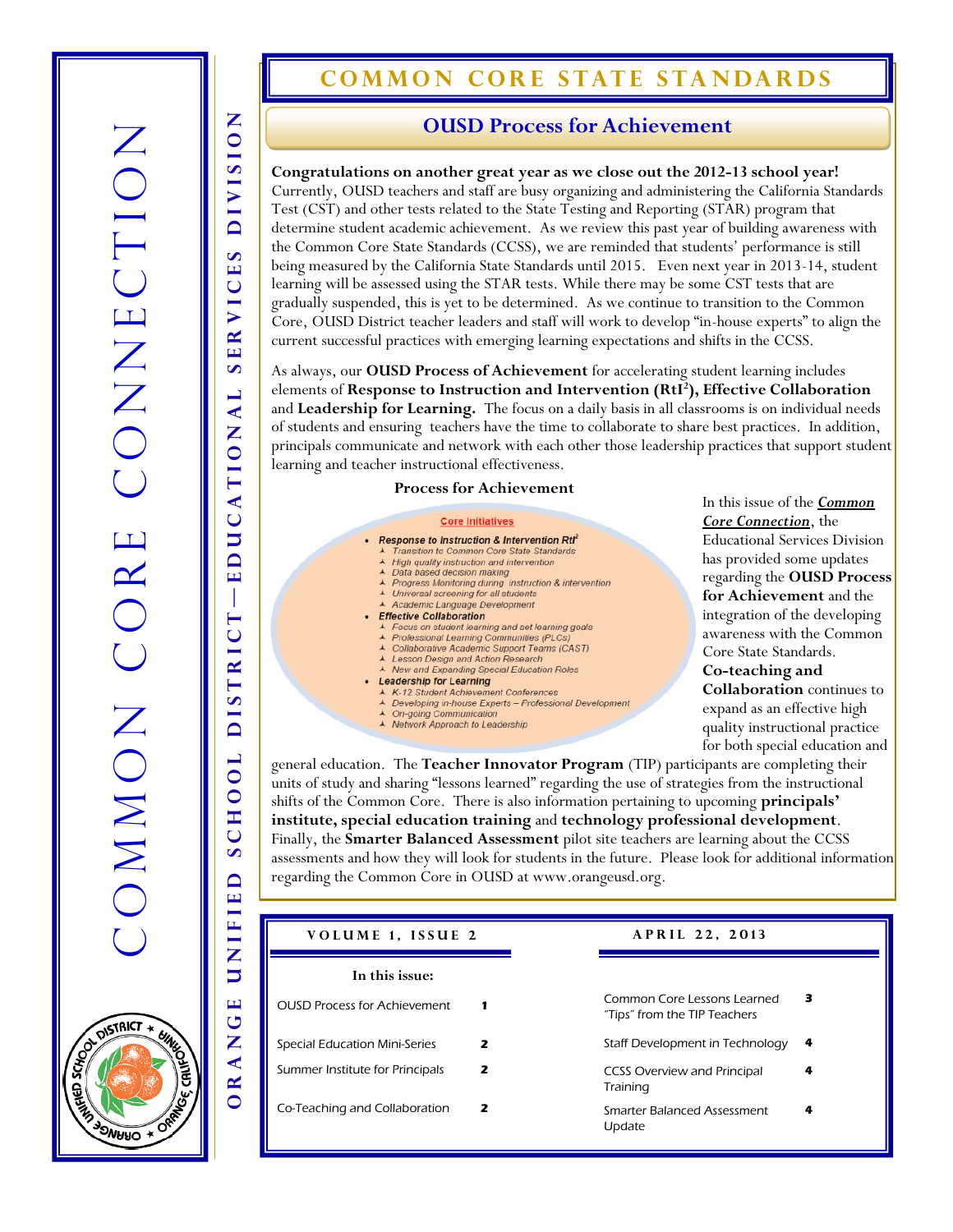## **Special education mini series**

Special Education has hosted two of four Special Education mini series for the 2012-13 school year. The first session's topic, "Paced Standard Assessments and Differentiated Instruction," was presented by OUSD's District Instructional Specialist Staff on February 26, 2013. On Tuesday, March 26, the second session of the series focused on special education legal issues and was presented by Dan Harbottle, owner of Harbottle Law Group. Dr. Harbottle's presentation included a review of current case law in the areas of Independent Evaluations, IEP compliance, and placement in the least restrictive environment. On April 30, 2013, Dr. Harbottle will return to present Part 2 on special education legal issues and current case law. The fourth session this school year will cover the topic, "Overview of Common Core State Standards," and will be presented by Frank Donavan, Ed.D.

# **SUMMER INSTITUTE FOR PRINCIPALS**

#### **The Summer Institute for Principals date has been set for Tuesday, August 6, 2013.**

A task force of five elementary principals, two middle school principals, and four high school assistant principals, along with staff from the Educational Services Division, has begun the work of planning the day long learning about the Common Core State Standards (CCSS). This task force will continue planning in the next few weeks for the August activity but will also begin long term planning for additional professional development in the CCSS.

These professional trainings will be conducted by "experts" within OUSD. Interested "experts" can contact either Anne Truex, Executive Director, Elementary Education, at 714-628-4463 or Aileen Sterling, Executive Director -Secondary Education at 714-628-4467.



## **Co-Teaching and collaboration**



On May 21, Educational Services will provide the last of four trainings on co-teaching this for school year. The focuses will be on the parallel co-teaching model, reflecting on this year's student achievement, and looking towards next year with the planning of coteaching training. For the 2013-2014 school year, OUSD is anticipating new co-teaching teams as the success of the program continues to evolve for all students, especially students with disabilities. At the secondary schools, we are expecting new co-teaching classes in English, Geometry, History/Social Science and Biology. At the elementary schools, we are anticipating the opening of at least three new co-taught classes at Crescent, Handy and Mc Pherson school. The district will provide on-going training support for returning and new co-teaching team through the Orange County Department

of Education in June. Training for teachers and administrators will be provided by co-teaching author and researcher, Dr. Marilyn Friend. Training topics for co-teaching schools include training for new co-teachers, advanced co-teacher training and training for administrators who support the co-teaching model.

As the district continues to emphasize the importance of the RtI<sup>2</sup> model, co-teaching remains a pivotal support in meeting the needs of all students in the three tiered approach. Students with and without disabilities continue to benefit from this instructional approach and achievement scores indicate students are benefiting both academically and socially from a co-taught class. Next year the district will continue to provide professional development training for teachers in coteaching, effective strategies that support the needs of all learners and the Common Core State Standards. If you have any questions regarding the co-teaching model, please contact Elsie Briseño-Simonovski at 714-628-5436 or the Special Education Department at 714-628-5547.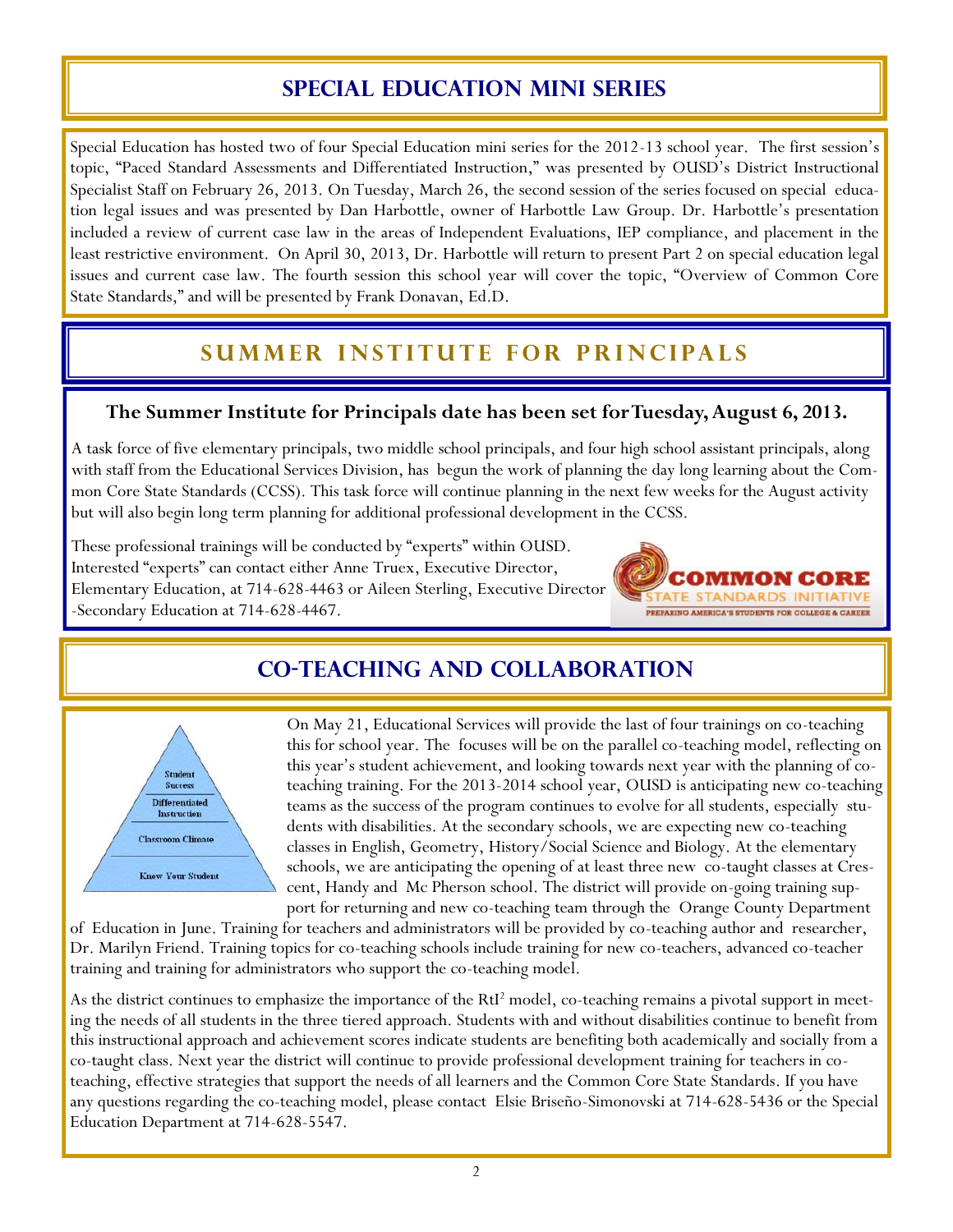# **TEACHER INNOVATOR PROGRAM**

## **COMMON CORE LESSONS LEARNED "TIPS" FROM THE TIP TEACHERS**



This year, fifty-three (53) selected TIP teachers worked collaboratively with the Educational Services Department in the implementation of new strategies to address the rigorous demands of the new Common Core State Standards. In a series of teacher professional development trainings, TIP teachers had the opportunity to engage in teaching and learning about the Common Core Standards, Key Shifts and Smarter Balanced Assessment. Additionally, TIP teachers participated in classroom observations of other TIP teachers where conceptual training was turned into actual observable practices. The feedback from TIP teachers and principals has been very positive and, in many cases, teachers are seeing an increase in higher level thinking and learning of students. Teacher feedback has informed teacher current practices and has also influenced future TIP training topics.

Over this school year, TIP teachers identified three key instructional shifts that will impact the quality and effectiveness of teaching for students as the district moves into the new Common Core State Standards. Below are three learning shifts that TIP teachers have shared this year:

- 1. Depth of learning—TIP Teachers have learned that the success to deepening student thinking is grounded in narrowly focused instructional objectives. TIP teachers have learned that the BEST lessons concentrate on the **key concepts** taking students from minimal knowledge to **mastery**. Requiring students to **verbalize** their thinking surrounding the key concepts is critical in moving them toward mastery.
- 2. Collaborative student groups—TIP Teachers have learned that the key to promoting student group learning is grounded in what **students are doing**. Students' ability to work collaboratively and verbalize their understanding is increased when each group produces a **single product** rather than each student independently creating the same product. When TIP teachers required every group member to contribute to the same graphic organizer it **increased student learning.** When TIP teachers asked students to record the answers on an individual graphic organizer student learning was reduced to copying rather than thinking.
- 3. Questioning is the key to success—TIP Teachers have learned that carefully crafted questions that improve a student's ability to think require **patience** and **perseverance**. TIP Teachers have learned that it is really hard to watch **students struggle** to think of an answer. Holding students accountable for verbalizing their thinking requires wait **time**. Teaching students to fully **utilize all resources**, peers, curriculum and technology, to **support their thinking** will increase their understanding and lead to content mastery.

So what is next for TIP? With a firm understanding of the foundational strategies needed for CCSS, TIP teachers will now become the leaders for their colleagues. Non-TIP teachers will have the opportunity throughout the 2013-14 school year to observe demonstration lessons, obtain model lesson plans and receive training from our first cohort of TIP trained teachers. Additionally, the TIP program is looking for current non-TIP teachers who are eager to delve into this exciting new work as we continue our journey in preparing students for college and career. Please contact Julie McNealy, Coordinator, BTSA at 714-628-5527, or Elsie Briseño-Simonovski, Coordinator, Learning Support Services at 714-628-5436 for more information.